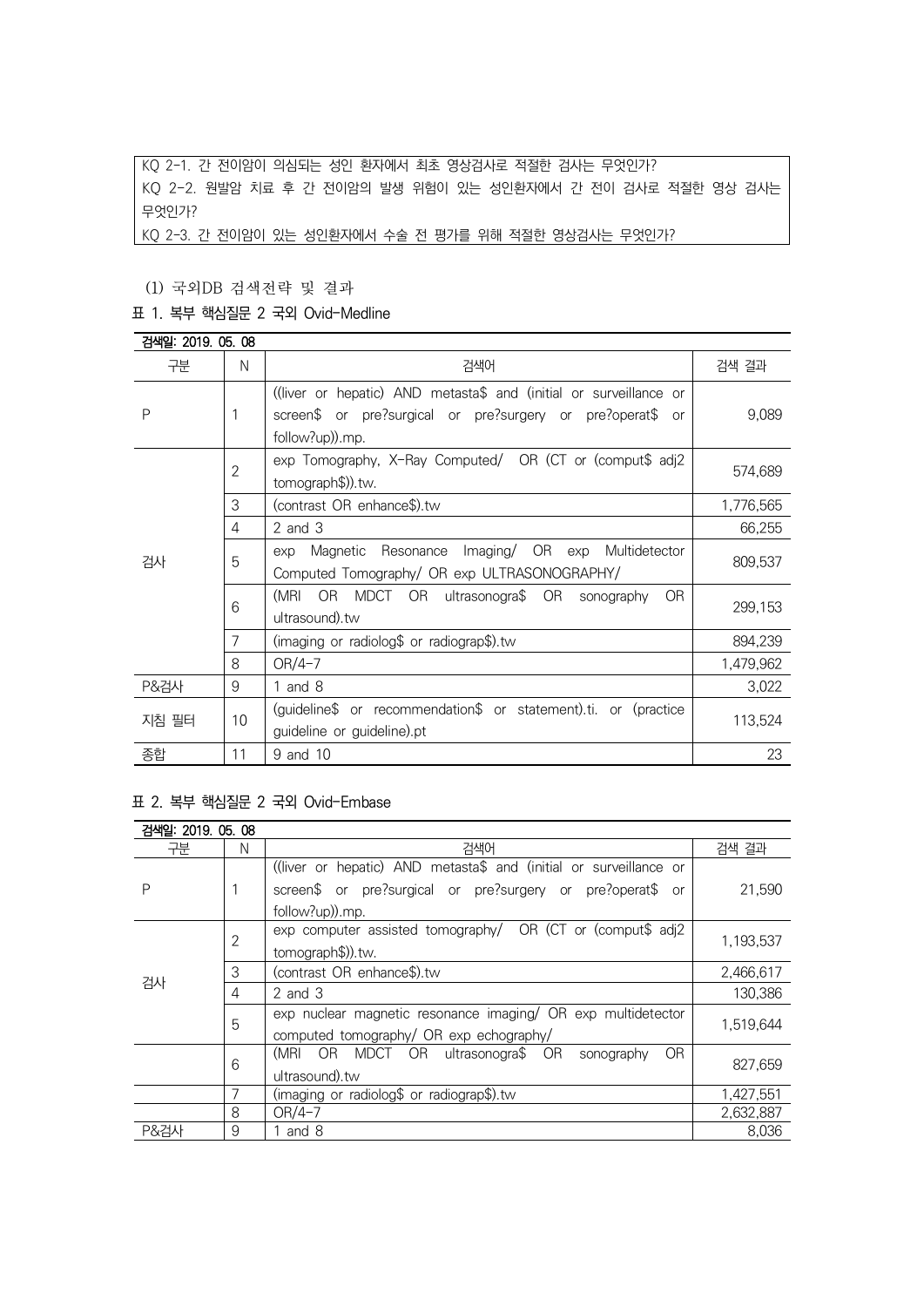| 검색일: 2019, 05, 08 |   |                                                                                                                                |         |
|-------------------|---|--------------------------------------------------------------------------------------------------------------------------------|---------|
| 구부                | N | 검색어                                                                                                                            | 검색 결과   |
| 지침필터              |   | (guideline\$ or recommendation\$ or statement).ti. not (letter or<br>editorial or conference paper or conference abstract).pt. | 115.205 |
| 종합                |   | and 12                                                                                                                         | 49      |

# 표 3. 복부 핵심질문 2 국외 GIN

| 검색일: 2019.05.08 |                    |       |  |
|-----------------|--------------------|-------|--|
|                 | 검색어                | 검색 결과 |  |
|                 | hepatic metastasis |       |  |
|                 | liver metastasis   |       |  |

## 국내DB 검색전략 및 결과

# 표 4. 복부 핵심질문 2 국내 문헌DB

| 검색일: 2019, 05, 08 |                |                                          |                |    |
|-------------------|----------------|------------------------------------------|----------------|----|
| 검색 사이트 ·          | N              | 검색어                                      | 관련<br>문헌       | 비고 |
| 1.KoreaMed        |                | liver metastasis and guideline [ALL]     | 2              |    |
|                   | 2              | liver metastasis and recommendation[ALL] | 0              |    |
|                   | 3              | 소계                                       | 2              |    |
|                   | 4              | 단순중복 제거 후                                | $\overline{2}$ |    |
| 2.KMBASE          |                | ([ALL=간 전이암] AND [ALL=지침])               | $\Omega$       |    |
|                   | $\overline{2}$ | ([ALL=간 전이암] AND [ALL=권고])               | $\Omega$       |    |
|                   | 3              | ([ALL=간 전이암] AND [ALL=가이드라인])            | 0              |    |
|                   | 4              | 소계                                       | $\Omega$       |    |
|                   | 5              | 단순중복 제거 후                                |                |    |

# 표 5. 복부 핵심질문 2 국내 진료지침DB

| 검색사이트 | ΙN | 지침<br>제목                                    | $Q = \Box$<br>- | 기버나가는 |
|-------|----|---------------------------------------------|-----------------|-------|
| KoMGI |    | O<br>ш<br>∗<br>臥古<br>--                     |                 |       |
|       |    | $\cap$ $\neg$<br><b>THE</b><br>J1<br>2.N /4 |                 |       |